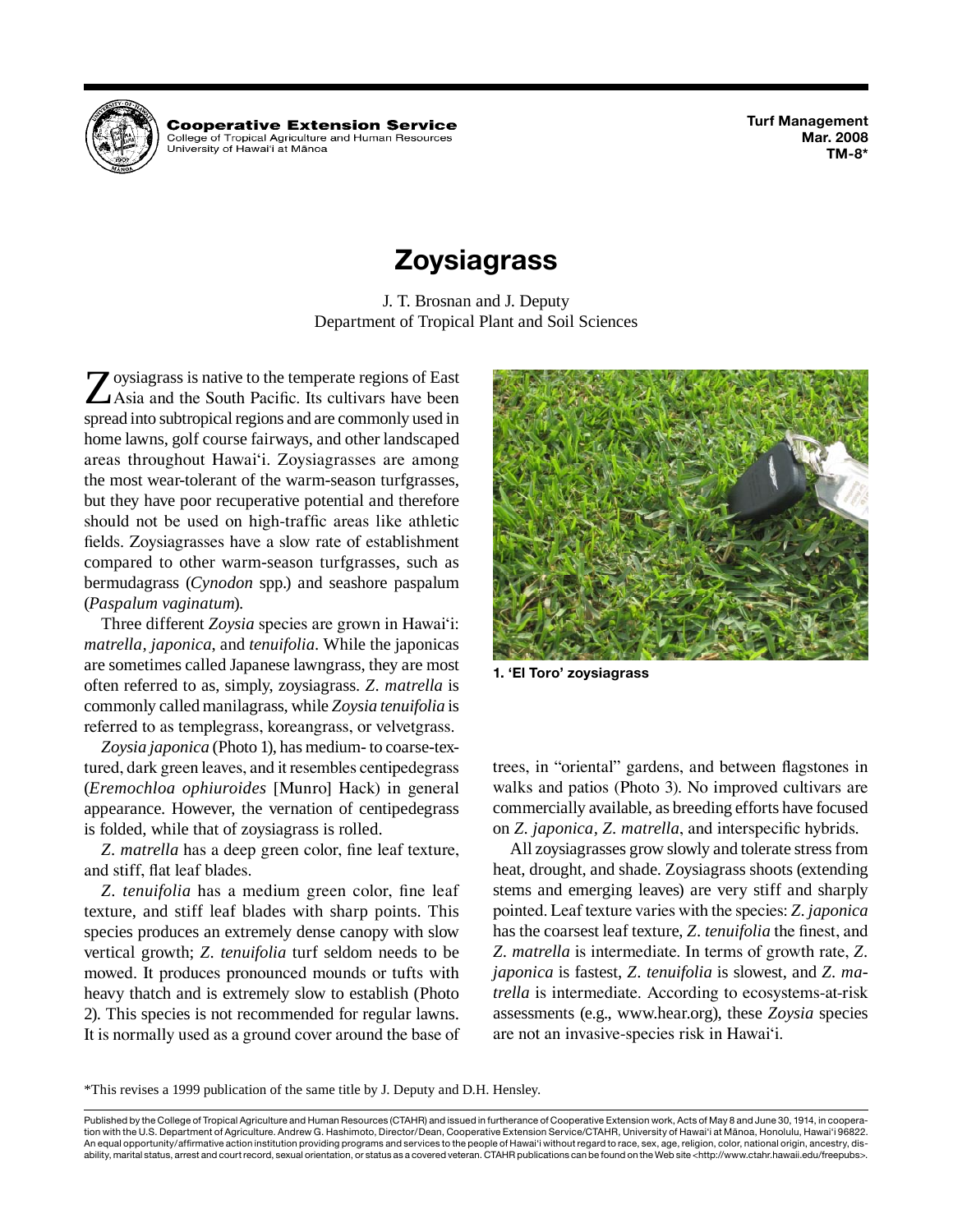



**2.** *Z. tenuifolia* **forms mounds naturally. 3. Zoysiagrass as an ornamental ground cover**

### **Cultivars**

As of March 2008, not all of the cultivars mentioned in this publication are available in Hawai'i due to quarantine restrictions. Given the popularity of this species as a turfgrass here, approval for import of most *Zoysia* cultivars is expected.

## **Seeded selections**

*Zoysia japonica* is the only *Zoysia* species that can be propagated by seed. Seeded cultivars of *Zoysia japonica* generally do not produce a turf that is as high in quality as those that are vegetatively propagated. However, there are two improved seeded cultivars, 'Zenith' and 'Compadre', in today's market.

**'Zenith'**is a medium-textured, dark green, proprietary cultivar distributed by Patten Seed (Lakeland, Georgia). Similar to 'Meyer' zoysiagrass in overall turfgrass quality, 'Zenith' is slightly less dense and has better resistance to diseases such as brown patch (*Rhizoctonia solani*) and dollar spot (*Sclerotinia homeocarpa)*. Of all the seeded zoysiagrass cultivars, 'Zenith' ranked highest in overall turfgrass quality in the 2003–2006 National Turfgrass Evaluation Program Variety Trials (NTEP 2008)

**'Compadre'** is a proprietary cultivar distributed by Seed Research of Oregon (Corvallis, Oregon). Occasionally referred to as 'Companion', this cultivar is similar to 'Zenith' in overall color, density, and seedling vigor. Resistance to brown patch and dollar spot between the two cultivars is also similar (NTEP 2008).

## **Vegetatively propagated selections**

While a select number of *Zoysia japonica* cultivars can be established from seed, the majority are propagated vegetatively. All *Z. matrella* cultivars must be vegetatively propagated as well.

## *Z. japonica* **selections**

**'El Toro'** is a selection from California that resembles 'Meyer' zoysiagrass in appearance; however, 'El Toro; has a coarser leaf texture than 'Meyer. The establishment rate of 'El Toro' is two to three times faster than other cultivars. 'El Toro' has improved shade and drought tolerance compared to 'Meyer' and produces less thatch. 'El Toro' is commonly used in home lawns statewide.

**'Meyer'** was developed in 1951 as an improved selection of *Z. japonica*. As the first of the improved vegetatively propagated cultivars, 'Meyer' has been referred to as the "standard" zoysiagrass. It has a medium texture and dark green color, less rhizome production than other cultivars, and a reported susceptibility to billbug and nematode damage.

**'Palisades'** is a *Z. japonica* selection released by Texas A&M University (TAMU) in 1996. It offers an improved growth rate and tolerance to shade. On the U.S. mainland, 'Palisades' is marketed for its improved winter hardiness.

## *Z. matrella* **selections**

**'Cavalier'** is a dense, fine-textured, dark green cultivar released in 1996 by TAMU. It is characterized as having "long, slender leaves," and research has found it to have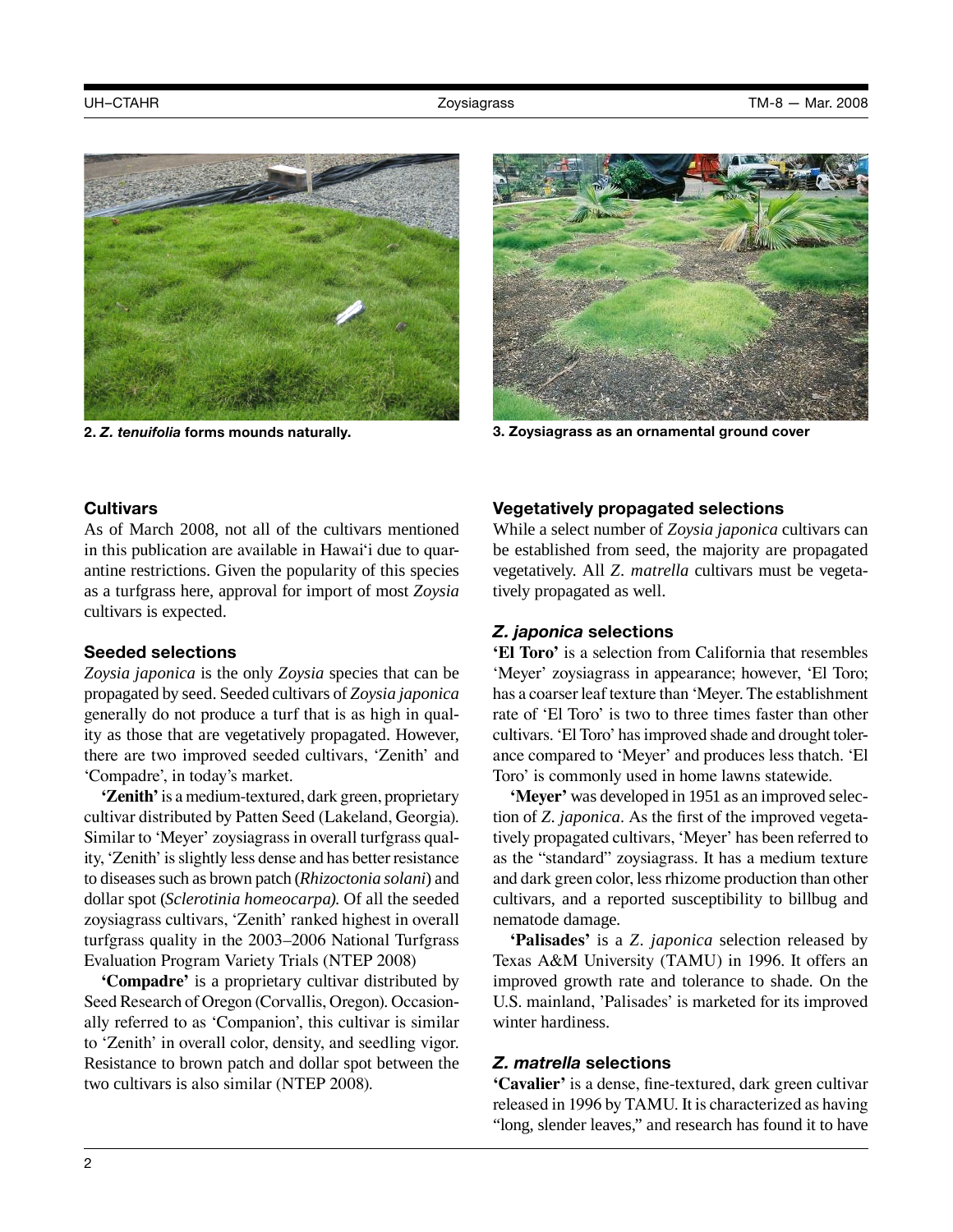

**4. 'Emerald' zoysiagrass** 

an improved tolerance of drought, salt, traffic, and shade stress. Research conducted in Dallas found 'Cavalier' to exhibit resistance to fall armyworms and brown patch.

**'Diamond'** is a dense, fine-textured, dark green cultivar released in 1996 by TAMU. It has excellent shade tolerance and can be mowed at heights less than 1/2 inch, but it is highly susceptible to tropical sod webworms.

**'Zeon'** is a dense, medium-fine textured, dark green cultivar released in 1996 by TAMU. It is extremely drought tolerant and has been found to exhibit shade tolerance similar to the zoysiagrass hybrid 'Diamond' but with a significantly faster establishment rate.

'**Zorro'** is dense, fine-textured, dark green cultivar released in 2001 by TAMU. It offers improved shade tolerance and recuperative potential, as well as reduced susceptibility to brown patch and dollar spot. Research has found 'Zorro' to be the fastest establishing *Z. matrella* cultivar. It was one of the top-ranking cultivars for overall turfgrass quality in the 2003–2006 NTEP trials (NTEP 2008).

#### **Interspecific hybrids**

**'Emerald'** is a hybrid of *Z. japonica* and Z. *tenuifolia*  developed in Tifton, Georgia, and released in 1955. The cross was intended to combine the color, texture, and density of a *Z. tenuifolia* parent found on Guam with the cold hardiness and aggressive growth rate of a *Z. japonica* parent found in Korea. 'Emerald' has a fine texture and dark green color (Photo 4). The growth rate and range of adaptation of 'Emerald' is greater than most *Z. matrella* cultivars. Although one of the top-ranking cultivars for overall turfgrass quality in the 2003–2006 NTEP trials, 'Emerald' is susceptible to dollar spot and brown patch. The excessive thatch production of this cultivar will increase disease susceptibility if it is not properly maintained.

**'Z-3'**is a hybrid of *Z. japonica* and *Z. matrella* that was selected in Hawai'i. It is a medium-textured cultivar with medium green color. The growth rate of 'Z-3' is slower than that of 'El Toro' but faster than 'Emerald.' It is more coarse-textured than 'Emerald' but finer than 'El Toro'. 'Z-3' is not used extensively on the U.S. mainland.

#### **Soil and environmental requirements**

Zoysiagrasses tolerate a wide variety of soil types but do best in well drained soils with a pH between 5.8 and 7.5. They grow best in full sun but tolerate shade better than many other warm-season turfgrasses. Zoysiagrasses grow throughout the year in Hawai'i.

#### **Establishment**

Most zoysiagrass cultivars are established vegetatively by sodding, sprigging, or plugging. Sprigging zoysiagrass can be difficult due to the fact that the stolons of some cultivars can be difficult to harvest, and many do not contain enough vegetative nodes to be viable. Plugging is the most common establishment method used in Hawai'i.

Research has found zoysiagrass establishment rates to be associated with rhizome and stolon development. Cultivars that have a more prolific network of vegetative propagules ('El Toro', 'Zorro') will establish faster than those that do not ('Meyer', 'Diamond') (Patton and Riecher 2007).

#### **Plugging**

Plugging is the most common method of establishing zoysiagrass in Hawai'i. When plugging, sod is cut into small pieces called plugs (2–4 inches in diameter, square or circular). The plugs are planted into moist soil on 6–14 inch centers (Photo 5); Plugs should be slightly below ground level to minimize mounding. Increasing plug diameter and decreasing plug spacing will increase the rate of establishment. Specialized mechanical plugging equipment is available for use on large areas.

After planting, roll the plugs lightly to minimize mounding, and irrigate thoroughly. Lack of irrigation is the most common cause of failed establishment. Light, frequent irrigation (four to six times daily) is recommended until roots become established.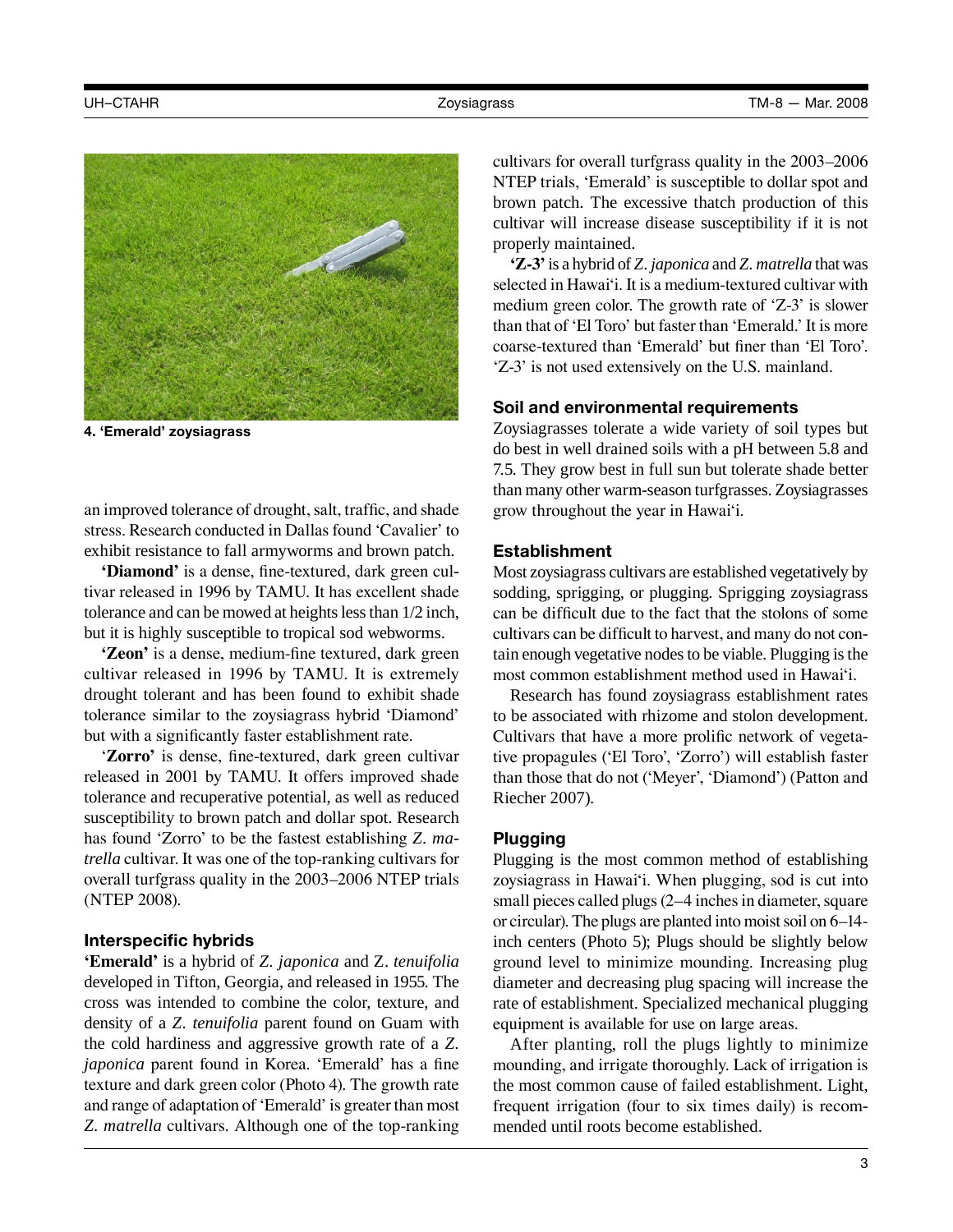

**5. Plugs are spaced 6–12 inches apart.** 

Plugs take 6–8 weeks to become re-established after planting. New stolons ("runners") will usually develop at this time as well. In Hawai'i, approximately 12–18 months are required to completely fill in the bare soil between the plugs, depending on cultivar, plug size, plug spacing, and environmental conditions.

## **Seeded establishment**

The germination rate for zoysiagrass seed is generally very poor. However, seeds of many recently developed proprietary seeded cultivars are chemically treated to break dormancy and produce an acceptable, uniform rate of germination. Research on the U.S. mainland predicts that most seeded cultivars germinate in 10–15 days, with complete turf cover obtained in 8–12 weeks under optimum growing conditions (Patton and Riecher 2007). Significantly longer germination and establishment rates for seeded cultivars have been observed in Hawai'i.

Sow at a rate of 2 pounds of hulled, treated seed per 1000 sq ft to produce a dense turfgrass stand. Research has found no advantages to seeding at rates higher than this, and when seeded at higher rates, zoysiagrasses are more susceptible to drought stress.

Seed is often sown with a rotary spreader. To promote uniform coverage, divide the seed into two equal portions and apply these in two directions across the area.

After seeding, lightly roll the area to promote seedto-soil contact, and apply a light  $\left(\frac{1}{4} \text{ inch}\right)$  layer of topdressing (e.g., soil, mulch, compost, or hydromulch). Zoysia seeds are very small and must be within  $\frac{1}{4} - \frac{1}{2}$ 

inch of the surface to germinate and grow. The seed is extremely sensitive to light and should not be completely covered with soil.

During seeded establishment, light, frequent irrigation (four to six times daily) is recommended until complete germination is observed.

During both seeded and vegetative establishment, there will be a need to control both broadleaf and grassy weeds, as well as sedges. Bare-soil areas will be exposed for extended periods of time due to the slow growth rate of zoysiagrass. To prevent invasion of annual weeds into these areas during vegetative establishment, apply a preemergence herbicide over the entire area. Ronstar® is the only preemergence herbicide effective against grassy weeds that is available in Hawai'i and safe to use on newly sprigged or plugged zoysiagrass plantings. Do not use preemergence herbicides when establishing zoysiagrasses from seed; instead, rely on the various postemergence herbicide options that are available. Patton (2006) reported that over 15 chemicals, including MSMA, Confront, and Monument, can be safely applied to zoysiagrass 2 weeks after seedling emergence. Consult the CTAHR publication *Chemical Weed Control Recommendations for Turfgrasses in Hawaii* for more information, as many of these materials can injure turfgrass seedlings if used incorrectly.

#### **Mowing**

The general appearance of a zoysiagrass turf is probably influenced more by mowing than any other factor. If maintained at heights greater than 2 inches, most zoysiagrasses will form a puffy, tufted, dense turf with a deep thatch layer. This type of lawn is very difficult to mow, and consequently can be scalped very easily. It is recommended that zoysiagrasses be mowed every 7–10 days at heights of from  $\frac{1}{2}$  inch to  $1\frac{1}{2}$  inches. The optimum height for most zoysiagrass lawns is <sup>3</sup> ⁄4 inch. It is essential that no more than one-third of the leaf blade be removed during a single mowing.

A reel mower is required to maintain zoysiagrasses at mowing heights of 1 inch or less. Rotary mowers can be used to maintain zoysiagrasses at mowing heights above 1 inch. Blades of both reel and rotary mowers should be sharpened regularly. Mowing with dull blades causes tearing and bruising of leaf tissues, conditions associated with increased disease incidence.

A mature zoysiagrass stand that is not mowed will form a spongy, dense, multi-tufted carpet 6–10 inches thick, depending on the cultivar. This type of growth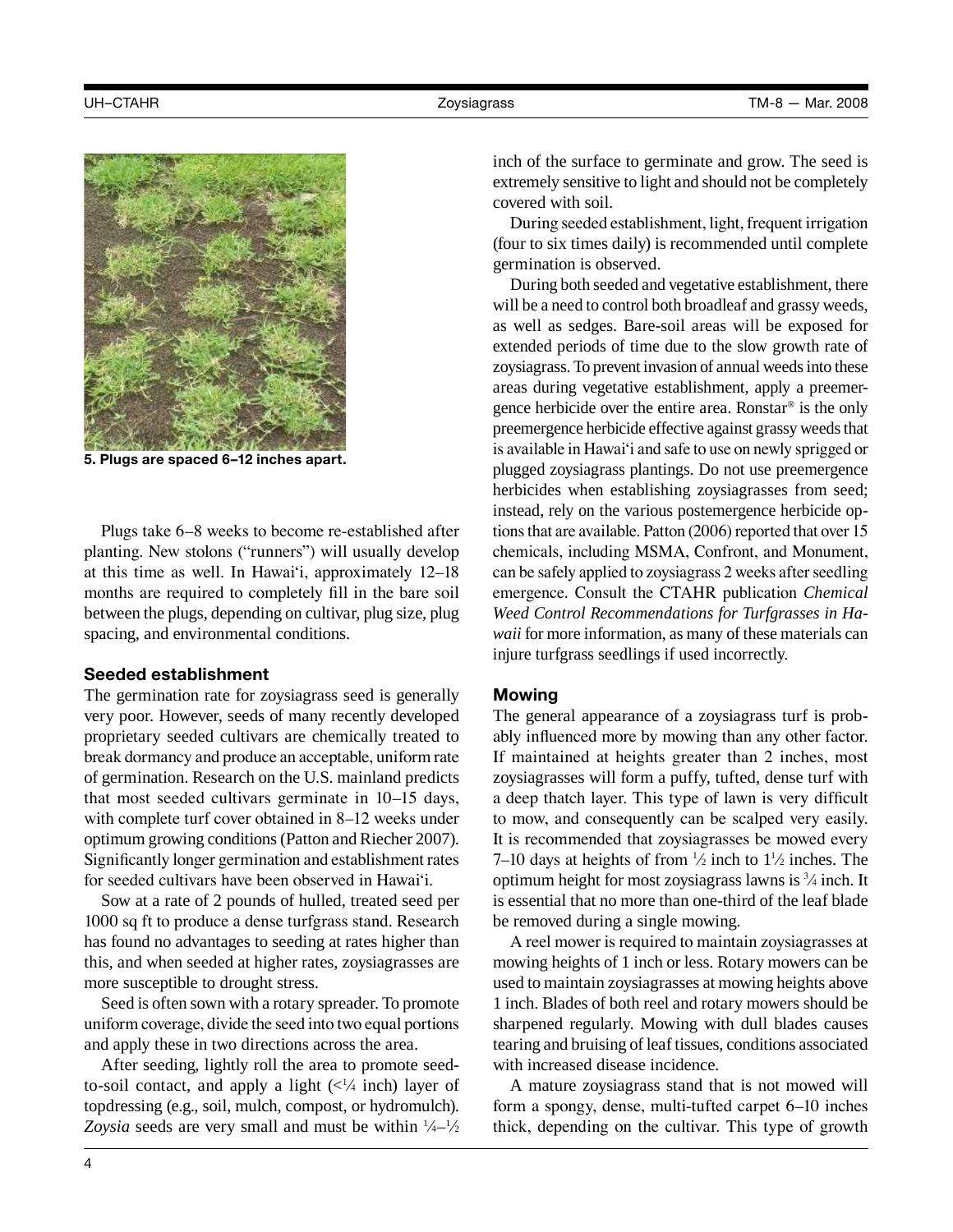habit can be very useful in low-maintenance areas such as median strips and for groundcover in ornamental gardens (Photo 3).

#### **Thatch management**

Thatch is a layer of partially decomposed organic matter intermingled with live plant stems at the soil surface. Frequent mowing at recommended heights of cut will help decrease thatch accumulation. Leaving clippings on the surface after mowing does not cause thatch buildup.

Periodic removal of thatch with a "vertical mower" (Photo 6) is necessary to properly maintain a healthy zoysiagrass stand. Homeowners can rent this specialized turf maintenance equipment, but the best result may be obtained when it is operated by a landscape professional. Vertical mower blades penetrate into the surface, removing thatch buildup at the soil-turfgrass interface. Mow in two directions at right angles. Debris (thatch) brought to the surface after vertical mowing can be raked, vacuumed, or blown off, but its removal is essential. This can be done by hand or with one of the many commercially available units. Dethatching results in major damage to the turf (ripping, tearing, and scalping). Therefore, to limit the period of recovery after dethatching, it should be done only when the turf is most actively growing, during late spring and mid-summer.

#### **Nutrient management**

After establishment, zoysiagrasses generally require two to five applications per year of a complete fertilizer at a rate of 1 lb of nitrogen (N) per 1000 sq ft. This results in a total annual N application of 2–5 pounds. Lowmaintenance home lawns should be given amounts at the lower end of this range. On golf courses, zoysiagrasses should receive 4–5 lb N per 1000 sq ft per year on tees and 2–4 lb N per 1000 sq ft per year on fairways and roughs. Yearly application rates in areas of the United States with shorter growing seasons than Hawai'i will be less than these amounts.

Complete fertilizers formulated for general use on turfgrasses often contain N, P, and K in ratios such as 2:1:1, and sometimes the N content is even higher. Formulations that provide both quick- and slow-release N can be useful in limiting frequency of application. Regardless of formulation or frequency of application, keep the total amount of N applied annually below the maximums mentioned above. Excessive amounts of N fertilizer cause thatch buildup.



**6. Vertical mower blades**

#### **Watering**

Once established, zoysiagrasses require very little watering. Zoysiagrasses are among the most drought- and heat-resistant of the warm-season turfgrasses. The deep root system of a well established zoysiagrass lawn allows for watering to be conducted on an "as-needed" basis. When leaf blades show signs of slight wilt, irrigate the turf heavily, applying  $\frac{3}{4}$  inch of water. Do not water again until the next time signs of wilt are apparent, and do not vary the amount of water applied each time. As with all turfgrasses, the best time to water is in the early morning hours, just before or soon after sunrise. (For more information, see CTAHR publication TM-7, *Watering lawns*.)

## **References**

- Anonymous. 2008. National Turfgrass Evaluation Program 2002 Zoysiagrass Final Report, No. 07-11. National Turfgrass Evaluation Program. Bethesda, Maryland. http://ntep.org/reports/zg02/zg02\_07-11f/ zg02\_07-11f.htm
- Patton, A.J., Z.J. Reicher, A.J.,Zuk, J.D. Fry, M.D. Richardson, and D.W. Williams. 2006. A guide to establishing seeded zoysiagrass in the transition zone. Online Applied Turfgrass Science. http://www.plantmanagementnetwork.org/pub/ats/guide/2006/zoysia/
- Patton, A.J., and Z. Riecher. 2007. Zoysiagrass establishment rates. Golf Course Management. March 2007. p. 98–101. http://www.gcsaa.org/GCM/2007/march/ pdfs/zoysia%20rates.pdf